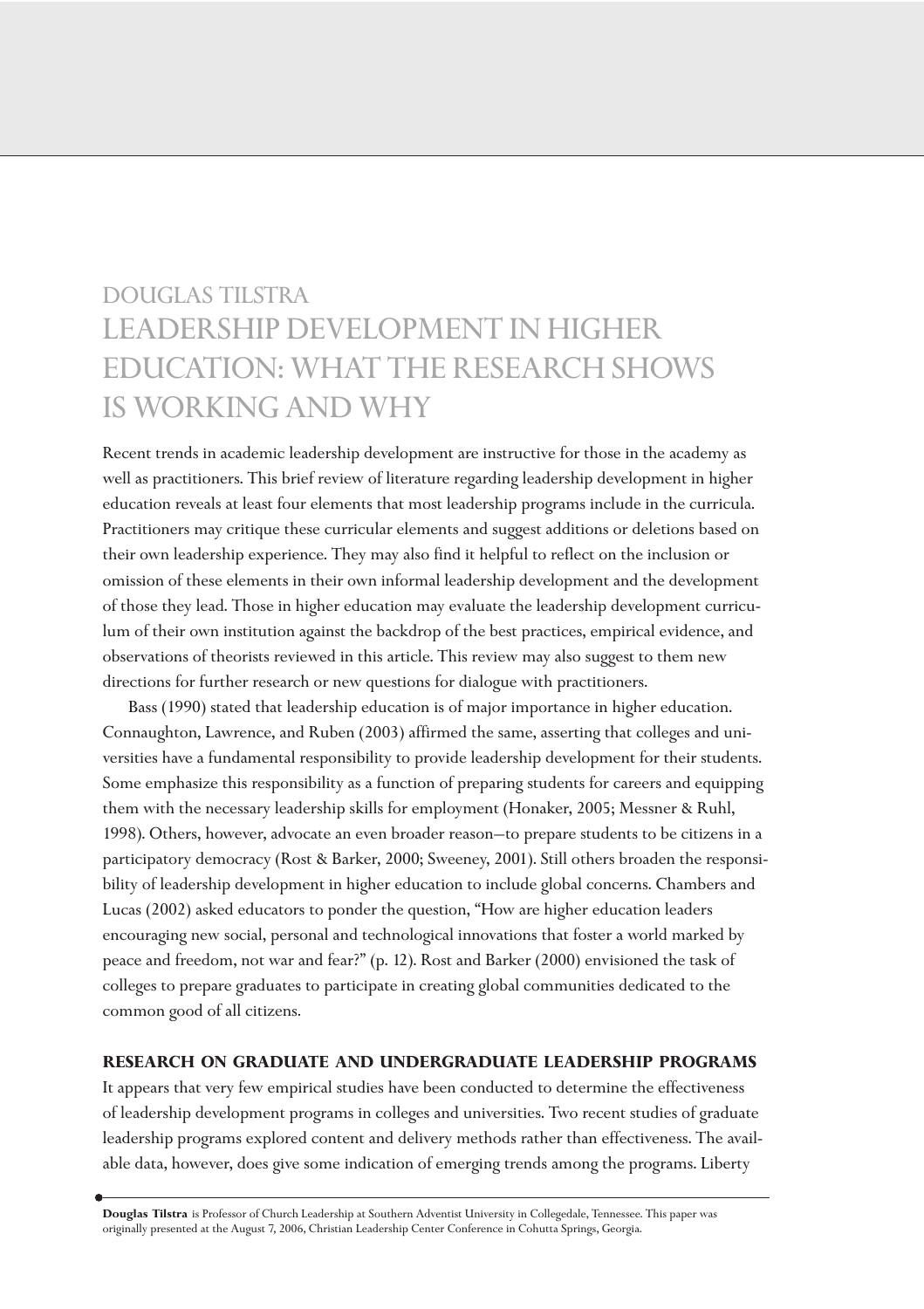and Prewitt (1999) attempted to locate every accredited professional leadership education (PLE) graduate program offered in the United States. They found fifteen. They discovered that each program combined leadership theory with some form of practical application, and that most of the programs were rooted philosophically in the behavioral sciences and humanities. Several years later Crawford, Brungardt, Scott, and Gould (2002) conducted a similar search and found 40 graduate programs in organizational leadership. They concluded that PLE was still in the early stages of development and probably shaped by market-driven forces. The profile of the typical PLE program, they found, was a program that combined theory and practice, emphasized application over research, and was delivered in face-to-face classroom style rather than by online or other method of distance learning.

Two studies of undergraduate leadership education programs probed beyond the content and delivery methods to explore the effectiveness of the programs. Cress, Astin, Zimmerman-Oster, and Burkhardt (2001) evaluated 875 students at 10 different institutions. The 10 educational institutions represented nearly half (10 of 21) of the institutions to which the W. K. Kellogg Foundation had given funds during the previous ten years to develop leadership programs. Cress et al. found a positive correlation between participation in the leadership programs and educational and personal development among the students. Specifically, students who participated showed growth in areas of civic responsibility, leadership skills, multicultural awareness, understanding of leadership theories, and personal and social values that were not seen in students who did not participate in the leadership programs. Furthermore, Cress et al. found three common elements in all the programs of the 10 different institutions: "(a) opportunities for service (such as volunteering); (b) experiential activities (such as internships); and (c) active learning through collaboration (such as group projects in the classroom)" (p. 23). In addition to the three elements common to all the programs, they also found elements common to many but not all. These elements included service learning to promote civic responsibility, faculty involvement with students in learning projects, student mentoring, student-initiated and student-led activities on campus, and self-reflection and evaluation especially through written journals.

A second study, conducted by Koch et al. (2000), examined 35 higher education service-learning projects funded by the W. K. Kellogg Foundation between 1985 and 1995. Koch et al. looked for the results of service learning at three level: institution, individual, and community. They found that at the institutional level, results of the service learning program included the modification of existing courses and creation of new courses; an increased interdisciplinary focus; and the integration of the concept of service into campus-wide policies, activities, fund-raising, and new entities on campus. At the individual level, results included increased multicultural understanding, clearer concepts of the relevance and application of classroom learning, and better awareness of employment opportunities and necessary workplace skills. At the community level, results included a wide range of community members benefited from a wide range of services, partnerships formed between colleges and communities, and projects that attracted national and local recognition. Perhaps more importantly, Koch et al. found a common pedagogical method among the service learning projects in the 35 institutions, that being classroom instruction plus community service plus self-reflection. These findings are similar to those of Cress et al. (2001).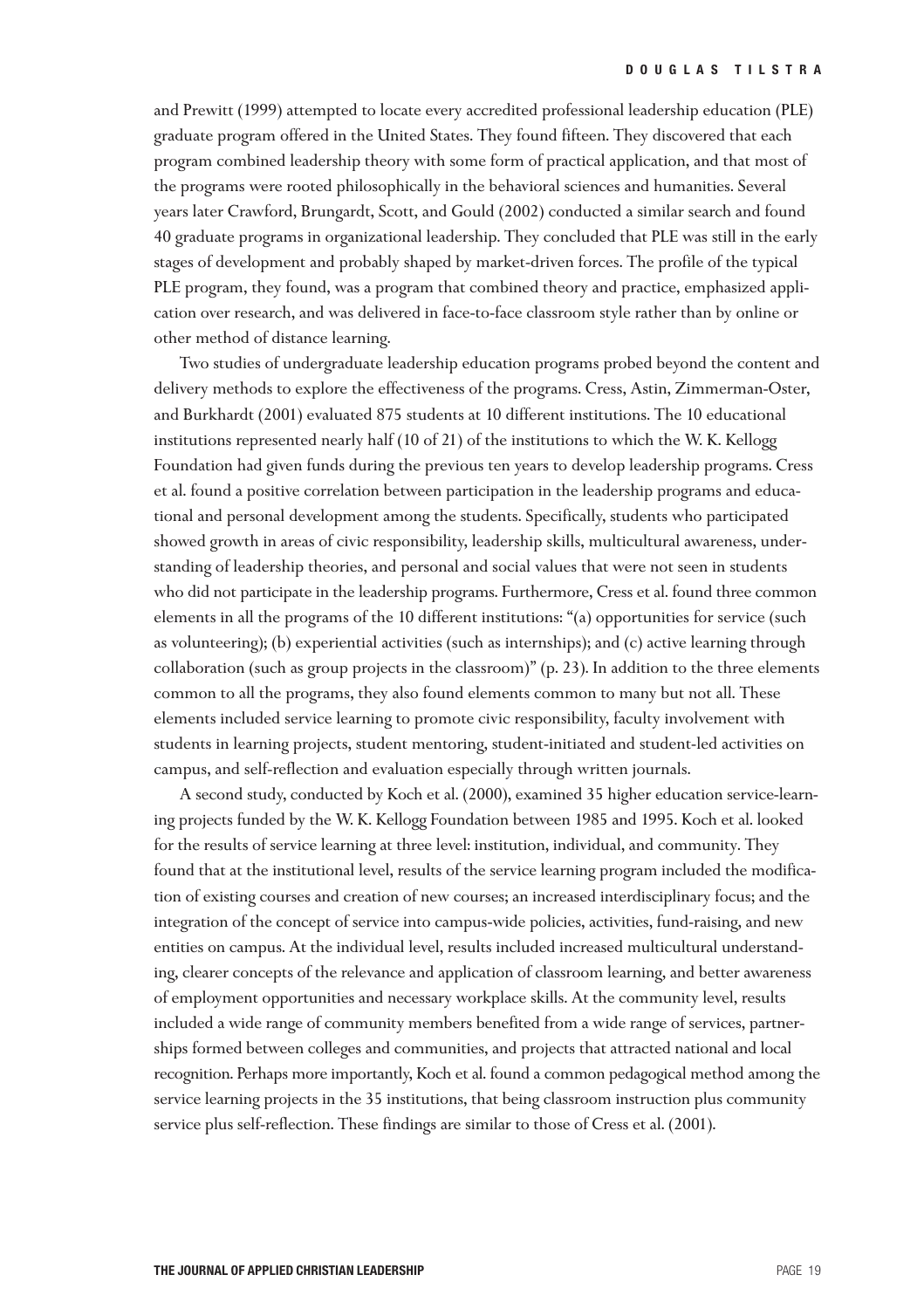## **SELF-STUDIES BY COLLEGES REGARDING THEIR OWN LEADERSHIP PROGRAMS**

Another source of information about leadership development in higher education is the selfstudy conducted by universities evaluating their own leadership programs. Gibson and Pason (2003) evaluated the Pioneer Leadership Program (PLP) at the University of Denver where they serve as faculty and directors of the PLP. The PLP combines classroom leadership theory learning with experiential learning and service projects in the community. Students in the PLP also engage in self-reflection and extensive planning of service projects. Gibson and Pason's study focused on 123 PLP students during the 2001-2002 and 2002-2003 school years. They found that "students who completed . . . [PLP] reported more developed orientations toward service and a deepened appreciation of leadership and its complexity" (p. 23). They concluded that Denver's PLP was effectively teaching transformational leadership attitudes and skills and contributing towards healthier communities.

Wabash (1998) evaluated a single leadership course taught at the University of Wisconsin. He concluded that teaching non-positional leadership to undergraduates was appropriate and effective when following a method of combining experiential learning with theory, encouraging collaborative learning, and requiring self-reflection and evaluation. Burback, Matkin, and Fritz (2004), of the University of Nebraska, found a positive correlation between the use of active learning methods in leadership classes and the development of critical thinking skills. The active learning methods included reflective journaling, service learning, research projects, and collaborative learning.

#### **RESEARCH LEADING TO THE DESIGN OF NEW LEADERSHIP PROGRAMS**

Some universities have reported the process of designing their leadership programs after extensive review of the literature and surveys of other programs. These reports are also useful sources of understanding leadership development in higher education. Morrill and Roush (1991) reported on the background to the development of the Jepson School of Leadership. When the University of Richmond in Virginia opened the doors of Jepson School of Leadership in the fall of 1992, it became the first undergraduate school of leadership on an American university campus. Dr. James MacGregor Burns was the first faculty appointment and senior scholar at Jepson, and his concept of transforming leadership gave strong foundational direction to the curriculum. Morrill and Roush reported that Jepson's approach to leadership development, based on the best available research, emphasized the combination of theory and practice, the use of service learning, and vicarious learning—inviting prominent leaders to speak to and dialogue with students at Jepson. In addition, the curriculum at Jepson was designed to be holistic, integrative, and interdisciplinary.

Connaughton, Lawrence, and Ruben (2003) reported on the development of the Student Leadership Development Institute (SLDI) at Rutgers University in New Jersey. The SLDI began in 2001 after a yearlong study of other leadership programs in American colleges and universities. The founders of SLDI established five objectives for the program. The first objective was the grounding of all coursework in a theory-based and academic approach. The second objective was providing experiential learning from projects of civic and social consequence. The third was enabling rich networking with peers, experts, and organizations. The fourth was encouraging student reflection on their experiences and understanding of leadership. Finally, the SLDI would attract world-class leaders for conferences and round-table dialogues, providing students with opportunities for vicarious learning.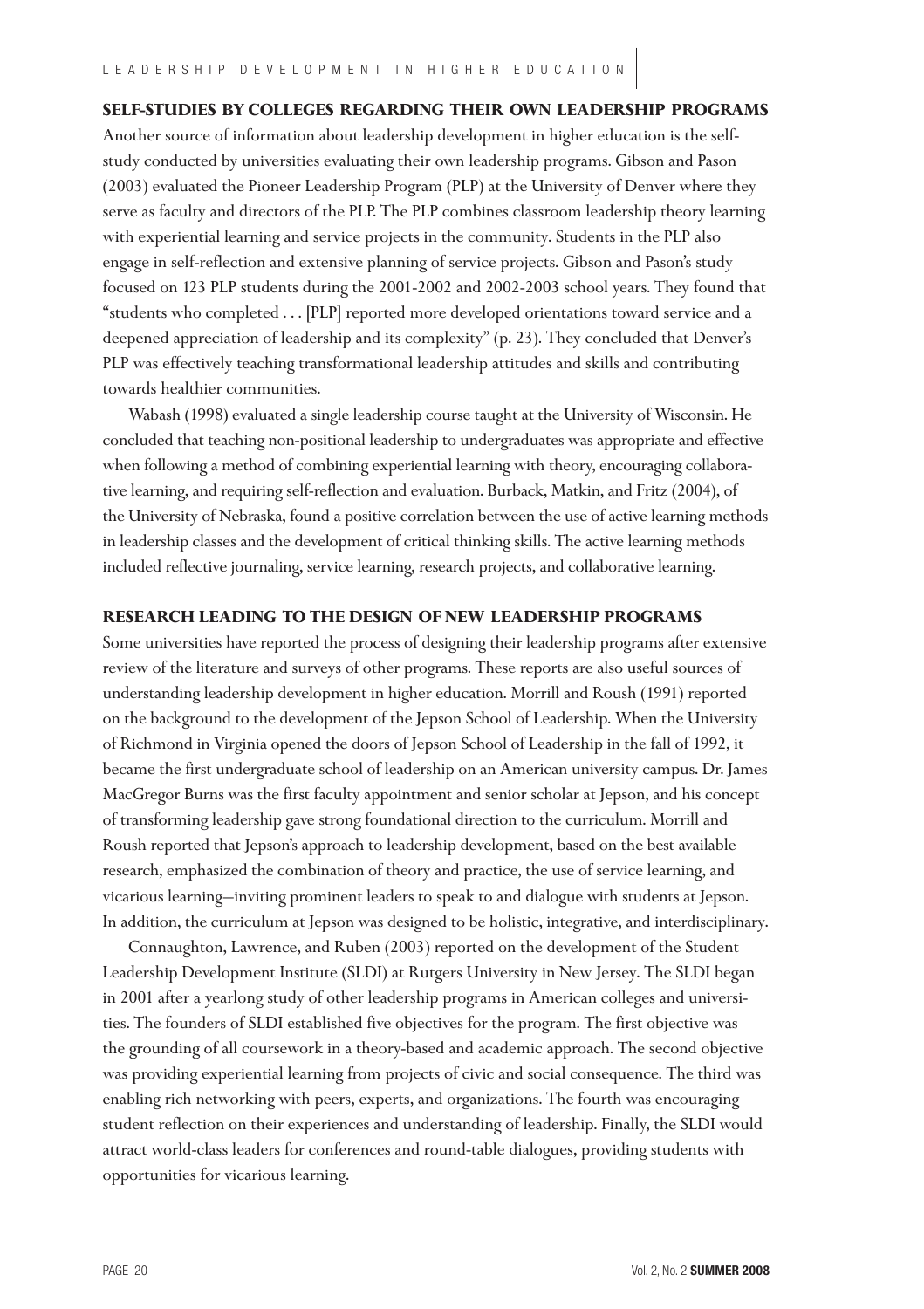### **SELF-DESCRIPTIONS AND BEST-PRACTICE REPORTS**

Some colleges and universities are cited in the literature for their exemplary leadership development programs, yet these colleges and universities have neither conducted empirical research regarding their effectiveness nor published regarding their design development. Nonetheless, the reports and self-descriptions provide useful information about higher education leadership development programs—particularly when the evidence corroborates the findings from empirical research. Nine programs will be mentioned briefly below. For each, special attention will be given to the key components of the leadership program (as stated by the college or university in question).

Alverno College, a small all-women Catholic-run liberal arts college in Milwaukee, does not even use the word leadership prominently in its promotional literature. Alverno, however, is often cited for the leadership training its graduates receive (Crossen, 1997; Drexler & Kleinsorge, 2000; Sittenfeld, 2002). The Alverno curriculum is based upon the acquisition of eight lifetime abilities: communication, analysis, problem solving, valuing in decision-making, social interaction, taking responsibility for the environment, involvement in the contemporary world, and aesthetic response (Mentkowski & Doherty, 1984). Alverno students do not receive letter grades for their work, nor traditional transcripts upon graduation. Rather, assessment is based upon mastery of the eight abilities and is provided by one's peers, professors, professionals from the community, and one's own evaluation of personal performance. Alverno's innovative approach to education attracts educators from around the world to attend its education conferences. A summary list of the key components in the Alverno curriculum includes theory combined with practice; experiential learning; an interdisciplinary, integrative, and holistic emphasis; and a focus on social responsibility, reflection, and collaboration.

George Bush School of Government and Public Service is located at Texas A & M University. Classes cover topics in leadership and public administration, foreign policy, international law, economics, national security, military strategy, diplomacy, and other topics relevant to future public servants (Bush School of Government and Public Service, 2004). Leadership development at Bush, however, encompasses more than the coursework might imply. Students attend skilldevelopment workshops on topics ranging from self-awareness and managing personal stress to building effective teams and analytic problem solving. Guest speakers of national and international stature visit campus for lecture series. Students complete internships as part of the curriculum. They are also required to complete a collaborative capstone project with about six other students that solves a real-world management or policy issue for some client in the community (Bush School of Government and Public Service, 2004; Vedlitz, 2001). Key components of the Bush School of Government and Public Service include reflection, critical thinking, communication, collaboration, service learning, and vicarious learning.

Columbus State University, in Georgia, developed the Servant Leadership Program in 1999 and relies primarily on service learning and mentoring as its primary leadership development program components (Polleys, 2002). It does, however, also combine theory and practice, and require students to engage in reflection and assessment. The Pioneer Leadership Program (PLP) at the University of Denver also combines service learning with mentoring and reflection (Gibson & Pason, 2003; Sweeney, 2001). In addition, PLP students must plan their own yearlong service projects.

Jepson School of Leadership at the University of Richmond is considered one of the top undergraduate leadership programs in America (Vedlitz, 2001). According to its own assessment,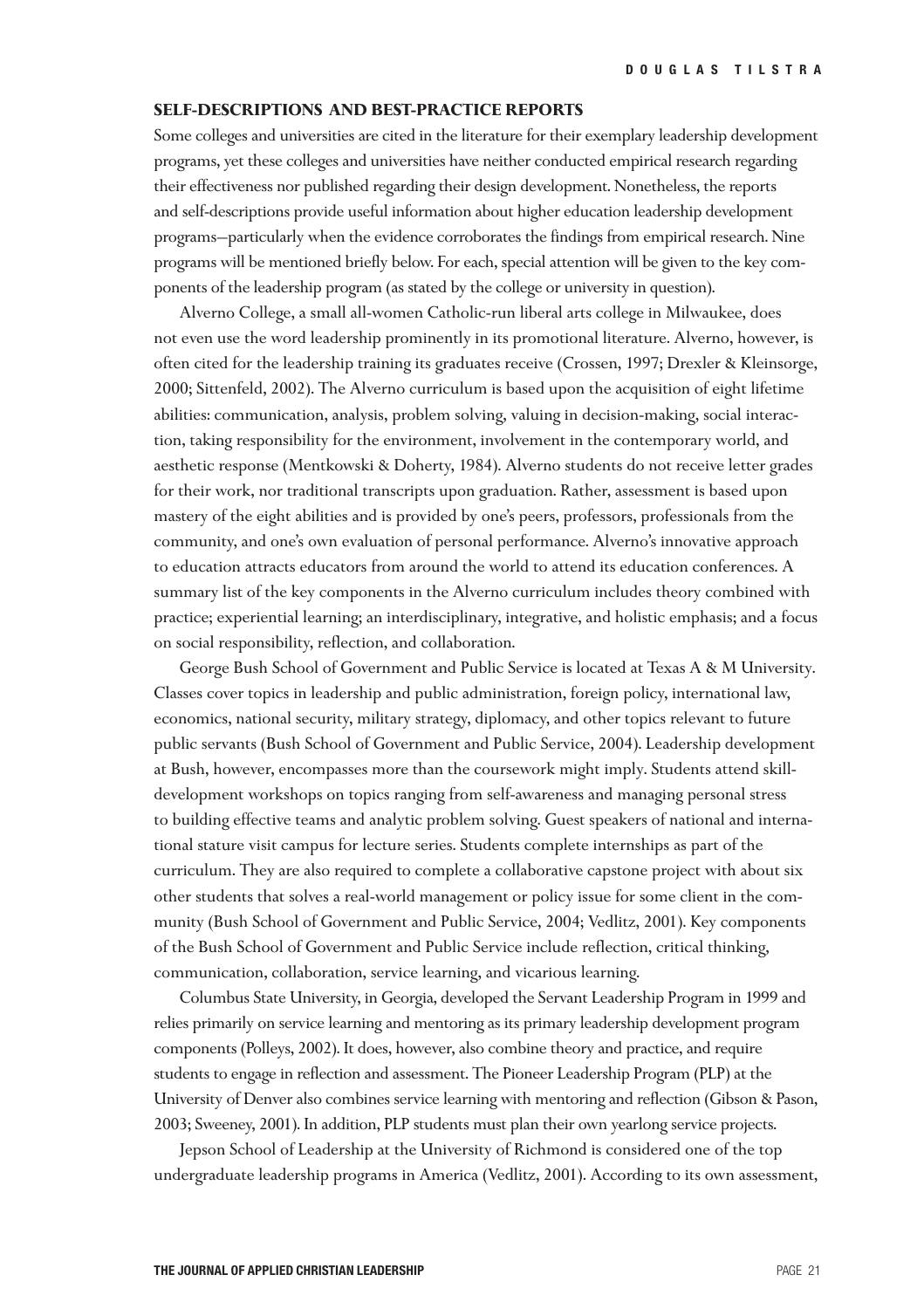Jepson's leadership program is built upon the components of experiential learning, multidisciplinary approach, reflection, service learning, character development, civic engagement, the combination of theory and practice, internalizing ethical values, critical thinking, and learning from world-class leaders who visit campus (Hickman, 2001; Jepson School of Leadership, 2005). The U.S. Military Academy at West Point operates in a different academic climate than the colleges and universities mentioned above, yet it employs some of the same key components in its leadership training. McNally, Gerras, and Bullis (1996) reported that West Point relies on the combination of theory and practice and utilizes experiential learning, reflection, critical thinking, and a multidisciplinary approach in its leadership development program.

### **ESSAYS OF THEORISTS**

Various higher education theorists have proposed models and made suggestions regarding the improvement of higher education. These essays also provide helpful information regarding critical components of leadership development in college and university programs. Over twenty years ago, Astin (1984) proposed his student involvement theory, which now has become widely accepted among educators. Astin stated that the greater the physical or psychological investment students make in their education, the greater will be their personal and educational development. According to Astin's theory, such leadership development methods as experiential learning, combining theory and practice, service learning, collaboration, and reflection tend to increase a student's ability to learn by requiring more energy investment by the student.

Prince (2001) proposed similar ideas with his recommendation of active learning. He also specifically encouraged combining theory with practice, reflection, and experiential learning for leadership programs in colleges and universities. Several other writers focused on service learning in higher education as a means of leadership development. Fleckenstein (1997) recommended that ethics could best be taught by combining service learning with reflection. Other researchers considered service learning from the institutional perspective and recommended various ways by which universities could become engaged institutions and socially responsive to their communities (Bringle & Hatcher, 1996; Fear, Adamek, & Imig, 2002; Gibbons, 1998). Rost and Barker (2000) perhaps take the broadest possible perspective on service learning by advocating that all leadership programs in higher education must prepare students to become world citizens who can collaborate across international boundaries to resolve the great issues confronting the survival of this planet.

In addition to experiential learning and service learning, the topic of reflection appears prominently in educational literature. Reed, Bullis, Collins, and Paparone (2004) stated that military training would become more effective if a reflective process were followed instead of merely relying on a set list of competencies that must be mastered. Densten and Gray (2001) argued that action must be coupled with reflection in education and leadership development. They suggested reflective methods such as student autobiographies, reviewing personal leadership activities, keeping a journal, reflecting on the leadership of others, and reflecting on theoretical literature.

# **MOST COMMON ELEMENTS IN HIGHER EDUCATION LEADERSHIP DEVELOPMENT PROGRAMS**

A review of the literature on leadership development in higher education reveals certain themes. Certain elements emerge as common to most of the programs. A review of the empirical evidence,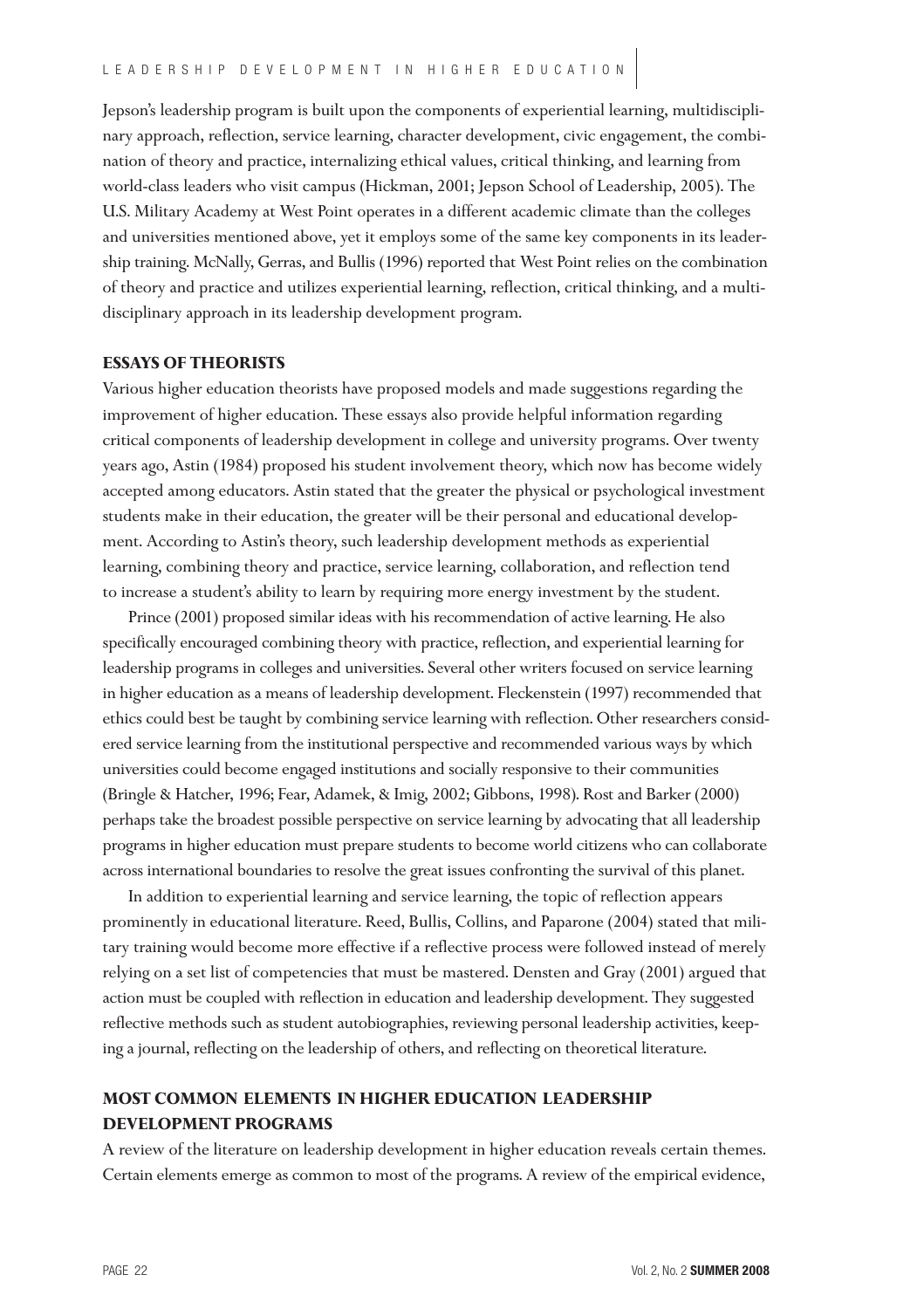the best practices, and the observations of the theorists cited in this literature review reveals that the most effective leadership programs in colleges and universities share at least four elements.

First, they combine theory with practice. Neither is neglected. While students learn leadership theories, they also learn either through classroom instruction or field experience how to apply those theories in their chosen fields of leadership.

Second, the most effective programs utilize experiential learning. This may be in the form of internships, campus leadership positions, community volunteerism, or some other method of experiential learning. In some cases, students are closely supervised and mentored. In other cases, they act much more independently. The common factor is that students are learning to lead by experience before graduating from the program.

Third, the most effective type of experiential learning appears to be service learning. This takes many different forms. It ranges from University of Columbus students tutoring underprivileged children to students at the George Bush School of Government and Public Service helping to rewrite policy for a county welfare department. Service learning is also referred to as civic engagement or social responsibility.

Fourth, the element of mandatory and guided student-reflection appears to be present in the majority of the most effective leadership development programs in colleges and universities.

Several other characteristics follow rather closely behind these four mentioned above. Student collaboration and faculty involvement are cited as effective components almost as frequently as experiential learning. Other components mentioned multiple times in the literature include the development of critical thinking, character growth and ethical practice, vicarious learning, and a multidisciplinary approach.

#### **REFERENCES**

- Astin, A. W. (1984). Student involvement: A developmental theory for higher education. *Journal of College Student Development, 40*(5), 518-529.
- Bass, B. M. (1990). *Bass and Stogdill's handbook of leadership* (3rd ed.). New York: Free Press.
- Bringle, R. G., & Hatcher, J. A. (1996). Implementing service learning in higher education. *Journal of Higher Education, 67*(2), 1-17.
- Burback, M. E., Matkin, G. S., & Fritz, S. M. (2004). Teaching critical thinking in an introductory leadership course utilizing active learning strategies: A confirmatory study*. College Student Journal, 38*(3), 482-493.
- Bush School of Government and Public Service. (2004). *Public service leadership program.* Retrieved November 6, 2005, from http://bush.tamu.edu/academics/pslp/
- Chambers, T., & Lucas, N. (2002). Editorial. *Journal of Leadership Studies, 8*(13), 1-2.
- Connaughton, S. L., Lawrence, F. L., & Ruben, B. D. (2003). Leadership development as a systematic and multidisciplinary enterprise. *Journal of Education for Business, 79*(1), 46-56.
- Crawford, C. B., Brungardt, C. L., Scott, R. F., & Gould, L. V. (2002). Graduate programs in organizational leadership: A review of programs, faculty, costs, and delivery methods. *The Journal of Leadership Studies, 8*(4), 64-74.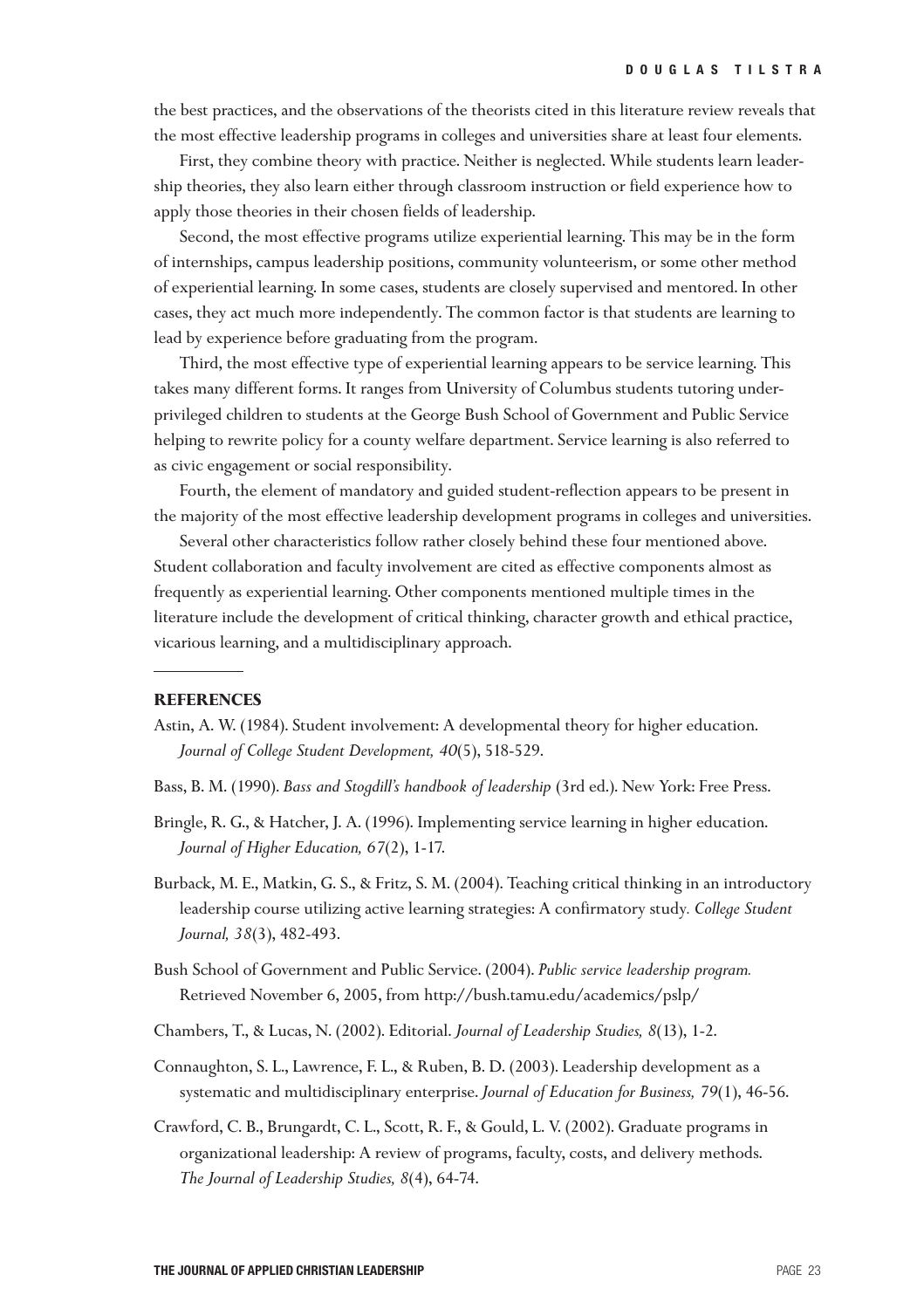- Cress, C. M., Astin, H. S., Zimmerman-Oster, K., & Burkhardt, J. C. (2001). Developmental outcomes of college students' involvement in leadership activities. *Journal of College Student Development, 42*(1), 15-27.
- Crossen, C. (1997, March 7). Real-life lessons vs. the Ivory Tower: Alverno teaches women what they really need to know. *Wall Street Journal,* p. B1.
- Dentsen, I. L., & Gray, J. H. (2001). Leadership development and reflection: What is the connection? *The International Journal of Educational Management, 15*(3), 119-124.
- Drexler, Jr., J. A., & Kleinsorge, I. K. (2000). Using total quality processes and learning outcome assessments to develop management curricula. *Journal of Management Education, 24*(2), 167-182.
- Fear, F., Adamek, M., & Imig, G. (2002). Connecting philosophic and scholarly traditions with change in higher education. *Journal of Leadership Studies, 8*(3), 42-52.
- Fleckenstein, M. P. (1997). Service learning in business ethics. *Journal of Business Ethics, 16*(12/13), 1347-1351.
- Gibbons, M. (1998). Higher education relevance in the 21st century. In M. Gibbons (Ed.), *UNESCO World Conference on Higher Education.* Paris: United Nations Educational, Scientific and Cultural Organization.
- Gibson, F. W., & Pason, A. (2003). Levels of leadership: Developing leaders through new models. *Journal of Education for Business, 79*(1), 23-27.
- Honaker, K. (2005). Stay ahead of the curve. *Industrial Distribution, 94*(2), 30-34
- Hickman, G. R. (2001). Leadership programs in higher education. In H. T. Prince (Ed.), *Models of ethical leadership for a changing world: Fostering the growth of a community of leadership educators.* Austin, TX: LBJ School of Public Affairs.
- Jepson School of Leadership. (2005). *Just what is the Jepson School of Leadership Studies?*  Retrieved November 6, 2005, from http://oncampus.richmond.edu/academics/ leadership/academics/FAQ.html
- Koch, C., Lelle, M., Long, R., Van Buren, M., Gill, S., & Helstowski, L. (2000). *How service works* (ED 444 436). Battle Creek, MI: Kellogg Foundation.
- Liberty, J. V., & Prewitt, J. (1999). Professional leadership education: an analysis. *Career Development International, 4*(3), 155-162.
- McNally, J. A., Gerras, S. J., & Bullis, R. C. (1996). Teaching leadership at the U.S. Military Academy at West Point. *The Journal of Applied Behavioral Science, 32*(2), 175-188.
- Mentkowski, M., & Doherty, A. (1984). Abilities that last a lifetime: Outcomes of the Alverno experience. *AAHE Bulletin, 36*(6), 5-6, 11-14.
- Messner, P. E., & Ruhl, M. L. (1998). Management by fact: A model application of performance indicators by an educational leadership department. *The International Journal of Educational Management. 12*(1), 23-33.